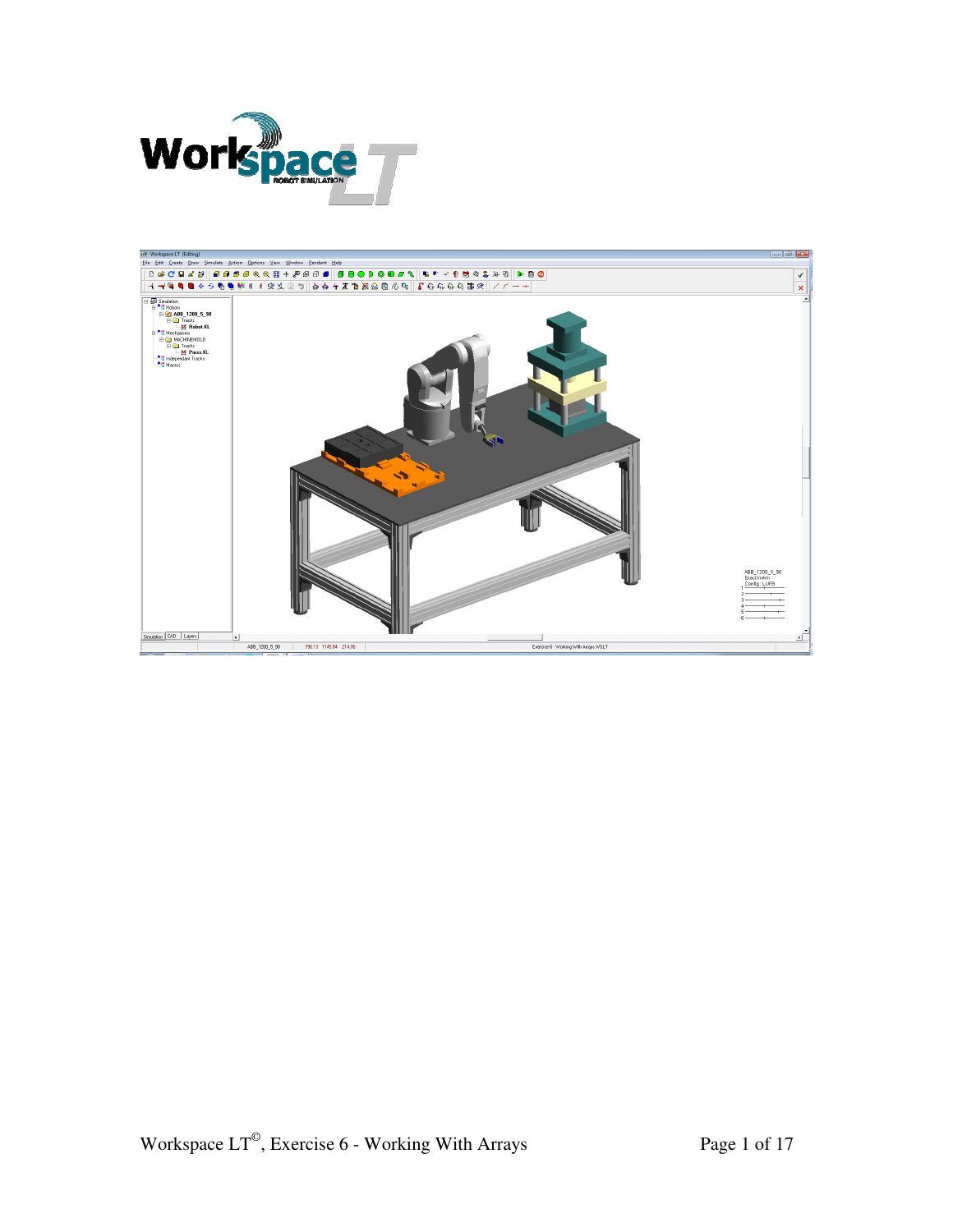

# **Exercise 6 - Working With Arrays**

### **Objectives:**

- Create basic robot programs in simulation.
- Understanding Logic statements.
- Using an end of arm gripper to manipulate parts.
- Using integers to create a three dimensional matrix.
- Using routines to assign various robot tasks.
- Integrate a robot, mold press, staging fixture and 3 pallets in simulation.
- Use of Inputs and outputs to control the simulation flow.
- Create an Animation file (.avi).

### **Materials;**

- Workspace  $LT^{\circ}$  simulation software.
- Workspace  $LT^{\degree}$  project file Exercise 6 Working With Arrays. WSLT
- Manual "Workspace  $LT^{\degree}$  User Guide.pdf".

**Helpful Hint;** Before starting this exercise, review the User Guide sections;

- 6.3 Comments and Workspace commands
- 6.4.5 Variables
- 6.7.1 INTEGER and REAL functions
- $\bullet$  8.2.1 DIN..DOUT
- $\bullet$  9.1.1 IF ... ENDIF
- 9.2.3 WHILE ... ENDWHILE
- 12.1.2 Recording an animation
- 14.15 Creating Mechanisms
- 1) Procedure: Create the Robot track
	- a) Open Workspace LT simulation software.
	- b) Open  $\mathfrak{S}$  the project file "Exercise 6 Working With Arrays.WSLT".
	- c) Add a track for robot  $\blacksquare$  **ABB\_1200\_5\_90**. Enter the Track Name "Robot" and select the Language "KAREL 2". Using the mouse  $\frac{1}{2}$  select  $\boxed{\sqrt{8}}$  when completed.
	- d) Begin recording a track using the newly created "Robot.KL".
	- e) The  $\frac{1}{\sqrt{2}}$  menu appears, select  $\frac{1}{\sqrt{2}}$  segin to start recording.
	- f) The  $\frac{\text{Action}}{\text{[m]}}$  menu alters the command options.
	- g) Record the tool frame at POS(-45,0,134,0,0,0,'').

Workspace  $LT^{\circ}$ , Exercise 6 - Working With Arrays Page 2 of 17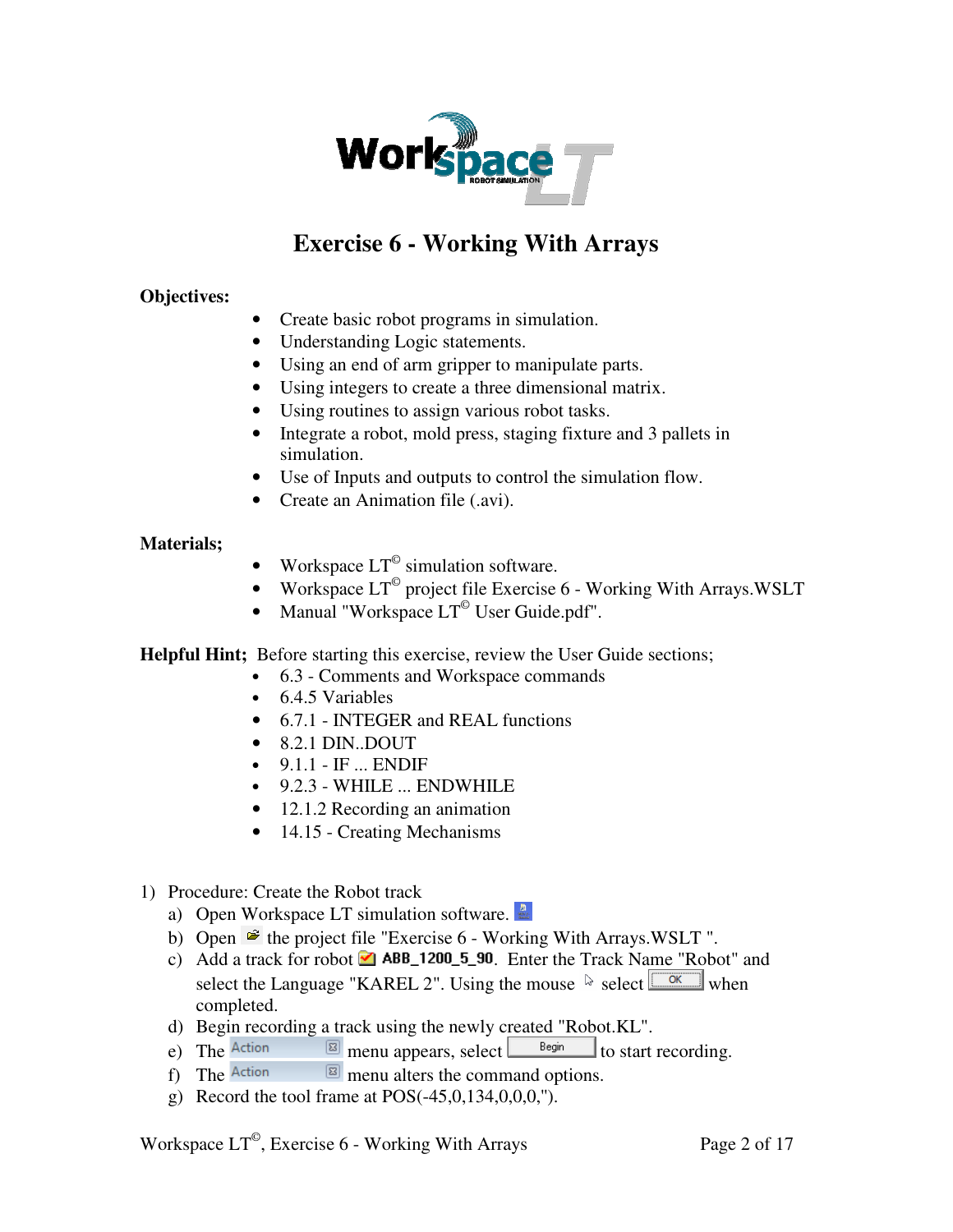- h) From the  $\overline{\text{Action}}$   $\overline{\text{B}}$  Menu box, select  $\overline{\text{Bobot Move Commons}}$ . Once selected the Robot Move Commands & menu appears.
- i) Using the mouse  $\sqrt[k]{ }$ , select the GP labeled "HOMEGP". Select the command GP Move . Although this Project's robot has a predefined home position use the GP labeled "HOMEGP" as home. Confirmation will be require as is true for all GP moves during a track recording. This move has now been recorded in the Track.
- j) Using the mouse  $\sqrt[k]{ }$ , select the GP labeled "PRESSUNLOAD". Select the command  $\Box$  GPMove  $\Box$  Confirmation will be require select  $\Box$  CM. move has now been recorded in the Track.
- k) Select the command  $\Box$  Move Elelative  $\Box$ . The "Relative" dialogue box will appear, enter the values  $X = 0$ ,  $Y = 0$ ,  $Z = 200$ . select  $\frac{X - X}{Y}$  to accept. The robot will move from "PRESSUNLOAD " positioning the gripper now ready for the object grasp. The actions have now been recorded.<br>From the Action  $\overline{\boxtimes}$  menu select  $\overline{\text{Gipper Commands}}$
- 1) From the Action  $\boxtimes$  menu select  $\boxed{\phantom{0}}$  Gripper Commands  $\phantom{\odot}$  the Gripper Com...  $\boxtimes$  menu will appear. From this menu box select  $\Box$  Close Hand and a  $\Box$  Confirm  $\mathbf{x}$ menu box will appear, select  $\boxed{\longrightarrow}$ . The gripper will now close and no object will be attached to the robot face plate. The actions have now been recorded.
- m) Select the command **E** Move Belative **Relative** Relative" dialogue box will appear, enter the values  $X = 0$ ,  $Y = 0$ ,  $Z = 10$  and select  $\frac{X - X}{Y}$  to accept. The robot will raise the gripper vertically. If there was an object "PART" attached, the simulation would show this object lifting to clear the mold. The actions have now been recorded.
- n) Select the command  $\Box$  Move Elelative  $\Box$ . The "Relative" dialogue box will appear, enter the values  $X = 0$ ,  $Y = 0$ ,  $Z = -200$ , select  $\frac{X - X}{Y}$  to accept. The robot will move clear of the press.
- o) Using the mouse  $\sqrt[5]{ }$ , select the GP labeled "HOMEGP". Select the command  $\Box$  Select  $\Box$  set to accept. The robot will move to "HOMEGP". The actions have now been recorded.
- p) Using the mouse  $\sqrt{k}$ , select the GP labeled "PRESSUNLOAD". Select the command  $\sqrt{\frac{GPMove}{m}}$  Confirmation will be require select  $\sqrt{\frac{OK}{m}}$ . This command  $\Box$  GP Move  $\Box$  Confirmation will be require select  $\Box$ move has now been recorded in the Track.
- q) Using the mouse  $\sqrt[k]{ }$ , select the object labeled "PALLETCLRGP". Select the command  $\overline{GPM_{\text{ov}}$  . Select  $\overline{GPM_{\text{ov}}}$  to accept. The robot will move to " PALLETCLRGP ". The actions have now been recorded.<br>Select the command  $\sqrt{\frac{Move Belative}{move Belative}}$  The "Relative" dial
- r) Select the command  $\Box$  Move Eelative  $\Box$ . The "Relative" dialogue box will appear, enter the values  $X = 200$ ,  $Y = -200$ ,  $Z = 0$ , select  $\Box$ <sup>ok</sup> to accept. The robot
- will move above the pallet, part nest. The actions have now been recorded.<br>s) Select the command  $\boxed{\frac{\text{Move Relative}}{\text{Relative}}}.$  The "Relative" dialogue box will ap  $\Box$ . The "Relative" dialogue box will appear, enter the values  $X = 0$ ,  $Y = 0$ ,  $Z = -100$ , select  $\frac{X}{x}$  to accept. The robot will move to the release position of the object PART. The actions have now been recorded.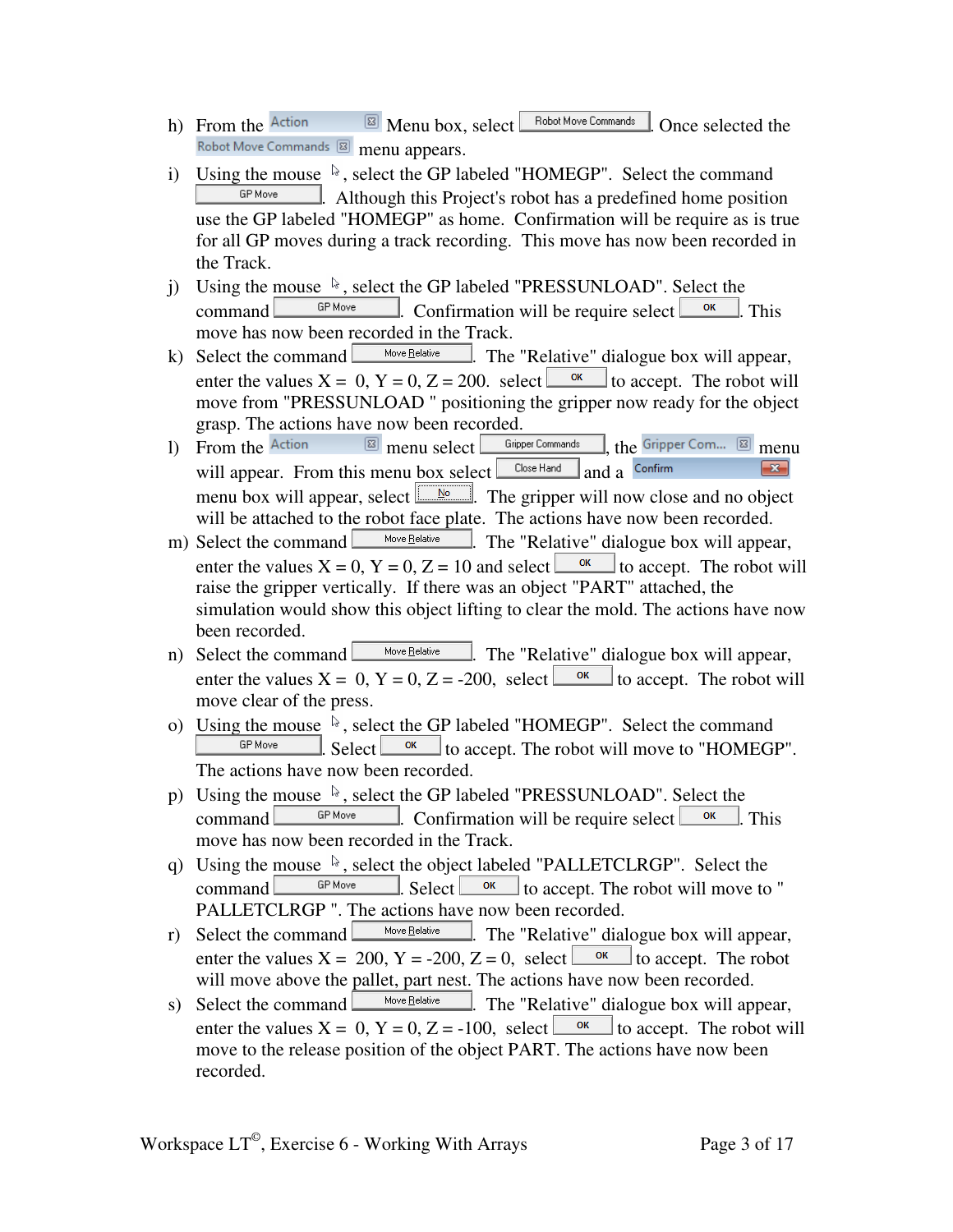- t) From the Action  $\qquad \qquad \boxed{\boxtimes}$  menu select  $\boxed{\qquad \qquad \text{Gripper Comm.}$   $\qquad \qquad \text{Gripper Comm.}$   $\qquad \qquad \boxed{\boxtimes}$  menu will appear. From this menu box select  $\Box$  <sup>Open Hand</sup> . The gripper will now open. The actions have now been recorded.
- u) Select the command  $\Box$  Move <u>Relative</u>  $\Box$ . The "Relative" dialogue box will appear, enter the values  $X = 0$ ,  $Y = 0$ ,  $Z = 100$ , select  $\frac{X}{X}$  to accept. The robot will move vertical to clear both the object PART and pallet. The actions have now been recorded.
- v) Using the mouse  $\sqrt[k]{ }$ , select the GP labeled "HOMEGP". Select the command GP Move  $\Box$  Select  $\Box$  set  $\Box$  to accept. The robot will move to "HOMEGP". The actions have now been recorded.
- w) Using the mouse  $\sqrt{k}$ , select the object labeled "TRAYSTACKCLR". Select the command  $\overline{GPM_{\text{ov}}}$  Select  $\overline{G/M}$  to accept. The robot will move to " TRAYSTACKCLR". The actions have now been recorded.
- x) Select the command  $\Box$  Move Relative  $\Box$ . The "Relative" dialogue box will appear, enter the values  $X = 0$ ,  $Y = 0$ ,  $Z = 100$ , select  $\frac{X}{x}$  to accept. The robot will move vertical to clear both the object PART and pallet. The actions have now been recorded.
- y) Using the mouse  $\sqrt{k}$ , select the GP labeled " PALLETCLRGP". Select the command . Select to accept. The robot will move to " PALLETCLRGP". The actions have now been recorded.
- z) Using the mouse  $\sqrt[k]{ }$ , select the GP labeled "TRAYSTACKCLR". Select the command  $\overline{GPM_{\text{ov}}}$  Select  $\overline{G/M}$  to accept. The robot will move to " TRAYSTACKCLR". The actions have now been recorded.
- aa) Select the command  $\Box$  Move Relative ... The "Relative" dialogue box will appear, enter the values  $X = 0$ ,  $Y = 0$ ,  $Z = -225$ , select  $\frac{X}{x}$  to accept. The robot will move vertical towards TRAY1. The actions have now been recorded.
- bb) Select the Object "TRAY1" and From the  $\frac{\text{Action}}{\text{Action}}$  menu select  $\overline{\mathcal{A}}$ , the *Gripper Com...*  $\boxed{\mathbb{S}}$  menu will appear. From this menu box Gripper Commands select  $\Box$  Close Hand  $\Box$  a Confirm  $\Box$  and  $\Box$  and  $\Box$  and  $\Box$  and  $\Box$  appear, select  $\Box$ The gripper will now close and the object "TRAY1" will be attached to the robot face plate. The actions have now been recorded.
- cc)
- dd) Select the command  $\frac{Move A way}{Move A way}$ . The "Move Away" dialogue box will appear, enter the values  $X = 0$ ,  $Y = 0$ ,  $Z = 225$ , select  $\frac{X}{X}$  to accept. The robot will move vertical to clear tray stack. The actions have now been recorded.
- ee) Select the command  $\Box$  Move <u>Relative </u>. The "Relative" dialogue box will appear, enter the values  $X = 350$ ,  $Y = 0$ ,  $Z = 0$ , select  $\frac{X - X}{Y}$  to accept. The robot will move horizontal to the loading area of the staging fixture. The actions have now been recorded.
- ff) Select the command  $\Box$  Move <u>Relative</u>  $\Box$ . The "Relative" dialogue box will appear, enter the values  $X = 0$ ,  $Y = 0$ ,  $Z = -275$ , select  $\frac{X}{x}$  to accept. The robot will move vertical to the loading area of the staging nest. The actions have now been recorded.

Workspace  $LT^{\circ}$ , Exercise 6 - Working With Arrays Page 4 of 17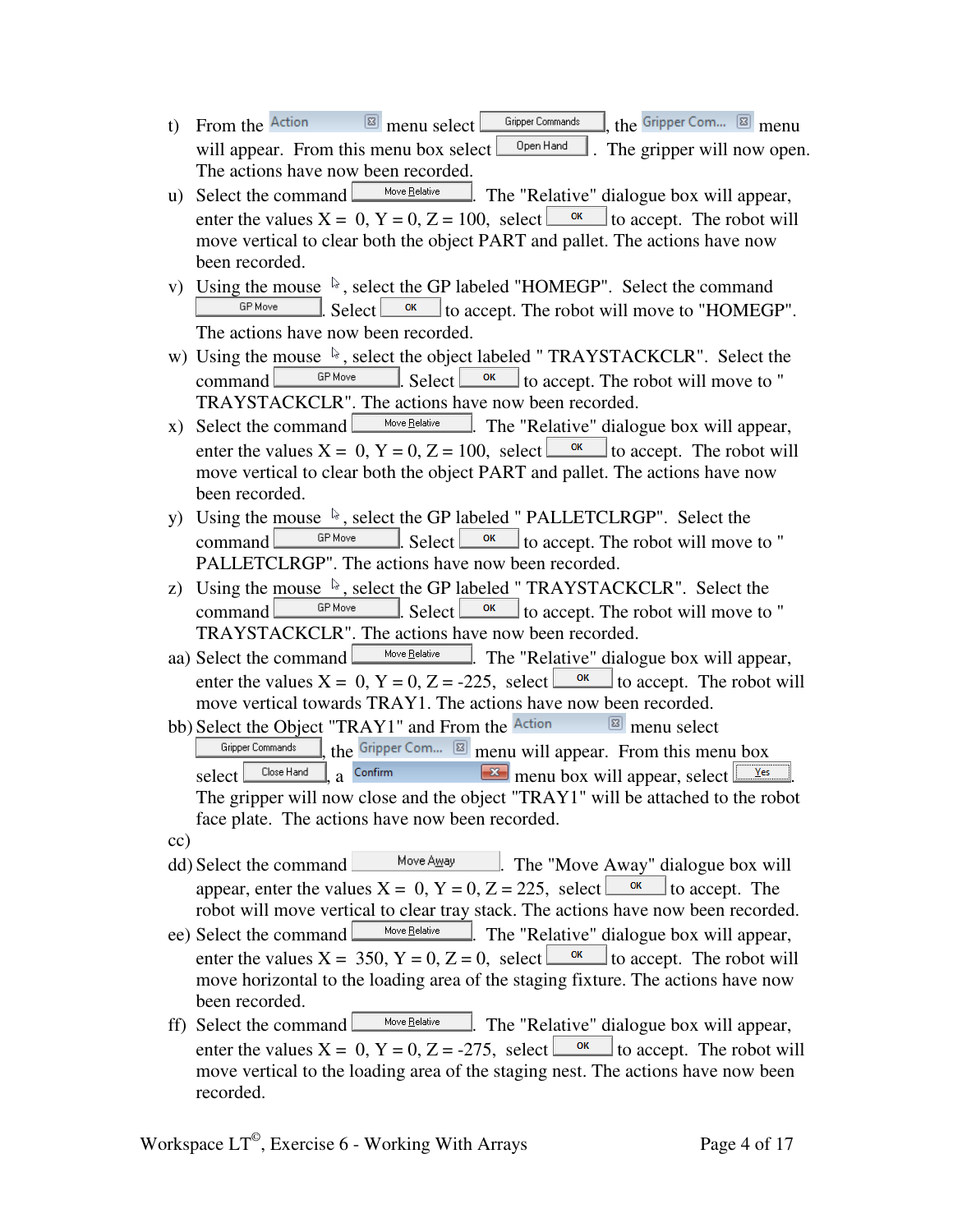- $gg$ ) From the Action  $\qquad \qquad \boxed{\boxtimes}$  menu select  $\boxed{\qquad \qquad \text{Gripper Commands}}$ , the Gripper Com...  $\qquad \qquad \boxed{\boxtimes}$  menu will appear. From this menu box select  $\Box$   $\Box$  Dpen Hand  $\Box$ . The gripper will now open and detach the object "TRAY!" from the robot face plate. The actions have now been recorded.
- hh) Select the command  $\frac{Move A way}{Move A way}$ . The "Move Away" dialogue box will appear, enter the values  $X = 0$ ,  $Y = 0$ ,  $Z = 75$ , select  $\frac{8}{x}$  to accept. The robot will move vertical to clear the tray. The actions have now been recorded.
- ii) Using the mouse  $\sqrt{k}$ , select the GP labeled "HOMEGP". Select the command GP Move  $\Box$  Select  $\Box$  set  $\Box$  to accept. The robot will move to " HOMEGP ". The actions have now been recorded.
- i) From the  $\frac{\text{Action}}{\text{Real}}$  menu box select  $\frac{\text{End}}{\text{End}}$  to end recording.
- kk) Using the mouse  $\&$  select  $\bullet$  found on the left side of the tool bar. The reloading of the model may require a confirmation select  $\sqrt{\frac{v_{es}}{v_{es}}}$  to confirm. Note, the track recording will not be lost.
- II) Save the project model  $\blacksquare$ .
- mm) The basic programming has been recorded and going forward all remaining programming will be completed using the program editor.
- nn) Open the text editor to view the program track Robot.KL. Using the mouse  $\mathbb{R}$ , select the "Robot.KL" twice in rapid successions to open the Robot.KL track in the program editor.
- oo) Insert the following text to declare needed variables. The text needs to be inserted between the program description comment and the beginning of the main program. Use the recorded text to aid in editing the track.

# **CONST**

PARTSTOTAL=27

# VAR

 PartsCount : INTEGER ROW : INTEGER COLUMN : INTEGER TRAYNO : INTEGER FULLTRAY: BOOLEAN

--! SIGNALDEF DOUT[1],TRACK -- Robot Clear Press --! SIGNALDEF DIN[1],Press.KL,1 -- Press Requests Part unload

- The constant PartsTotal will control the total number of times the track Robot.KL will loop. In this simulation the track will loop 27 times.
- The integer ROW will be indexed and used to calculate the relative move for the object's row position on the pallet.
- The integer COLUMN will be indexed and used to calculate the relative move for the object's column position on the pallet.
- The use of ROW and COLUMN is similar to a typical spread sheet.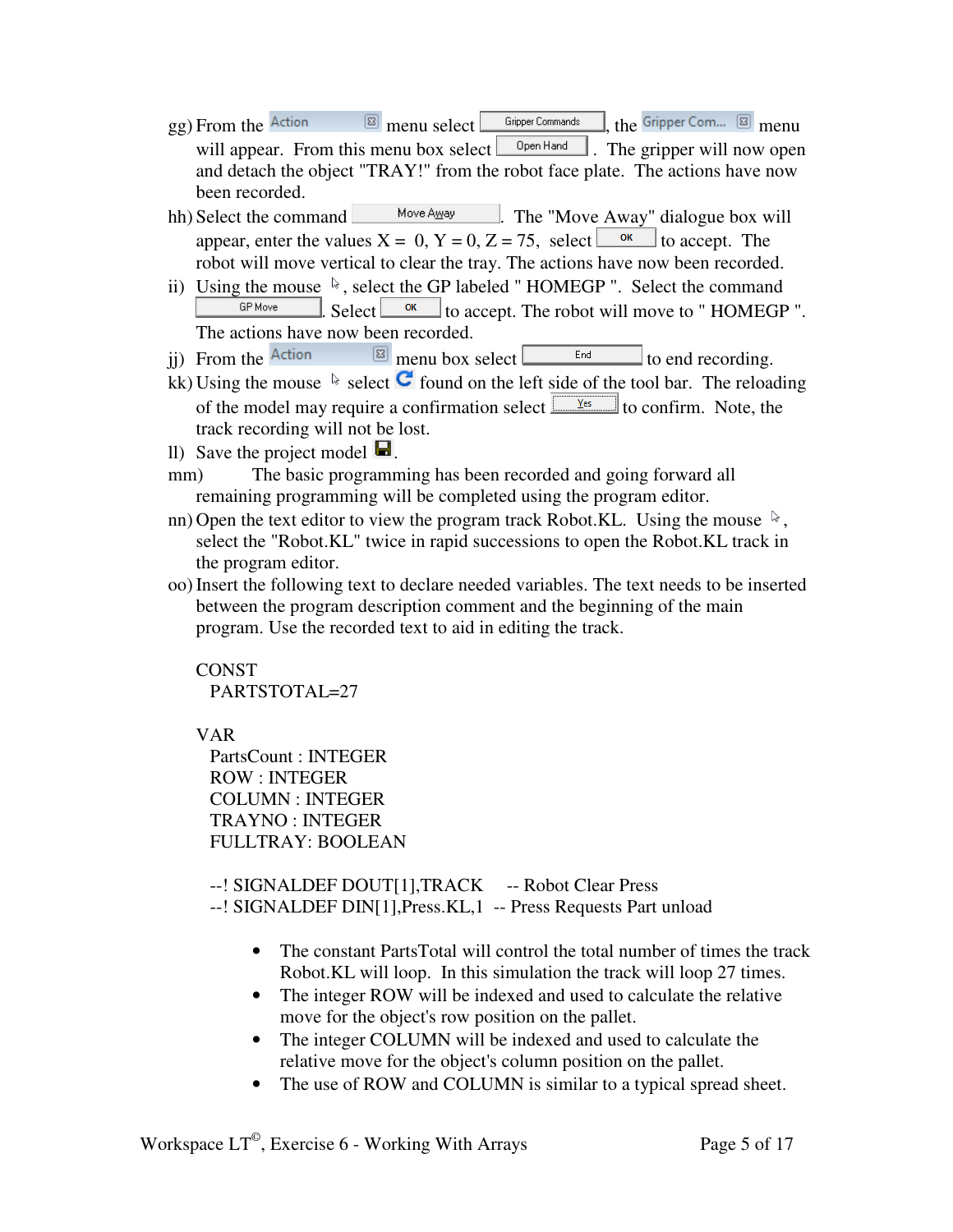- The integer PartsCount is a counter and is indexed per loop the program is executed.
- There are two signal definitions required to control the flow of each track as it relates to each other. The comments which follows the declarations describes the statement.
- pp) Insert the following text. This is the first of three routines required. The text needs to be inserted following the variable declarations and before the main program.

ROUTINE PressUnload

Begin

-- Wait for Press unload request

WAIT FOR DIN[1]=ON

\$TERMTYPE=FINE

\$MOTYPE=LINEAR

MOVE RELATIVE VEC(0,200,0)

- -- Use COPYOBJECTALT to copy PRESSPART
- -- This allows control over the naming of the new part
- -- COPYOBJECTALT 'name of existing object','name of new object'
- --! COPYOBJECTALALT 'PRESSPART','PART'
- --! MakeInvisible 1,'PRESSPART'

CLOSE HAND 1

- -- Grasp object PART with the prefix NOPARENT.
- -- When multiple object having the same name exist
- -- it is difficult for WSLT to know which object with the same name to grasp.
- -- If there are more that one unattached objects, the function grasp will not

-- occur.

- -- If there are multiple object with the same name and NOPARENT is not used,
- -- WSLT will flag this as an error and the track will fault out.

-- ! GRASPOBJ 'NOPARENT.PART'

-- Move clear of ejector pins

- MOVE RELATIVE VEC(0,0,10)
- -- Move clear of press

MOVE AWAY 200.00

END PressUnload

qq) Insert the following text. This is the second of three required routines.

ROUTINE PalletLoad Begin \$TERMTYPE=FINE \$MOTYPE=LINEAR -- Robot move to pounce position above the column row nest, -- The spacing between each column and row is 100mm -- () must be used when calculating a position. MOVE RELATIVE VEC((300-COLUMN\*100),(-300+ROW\*100),0)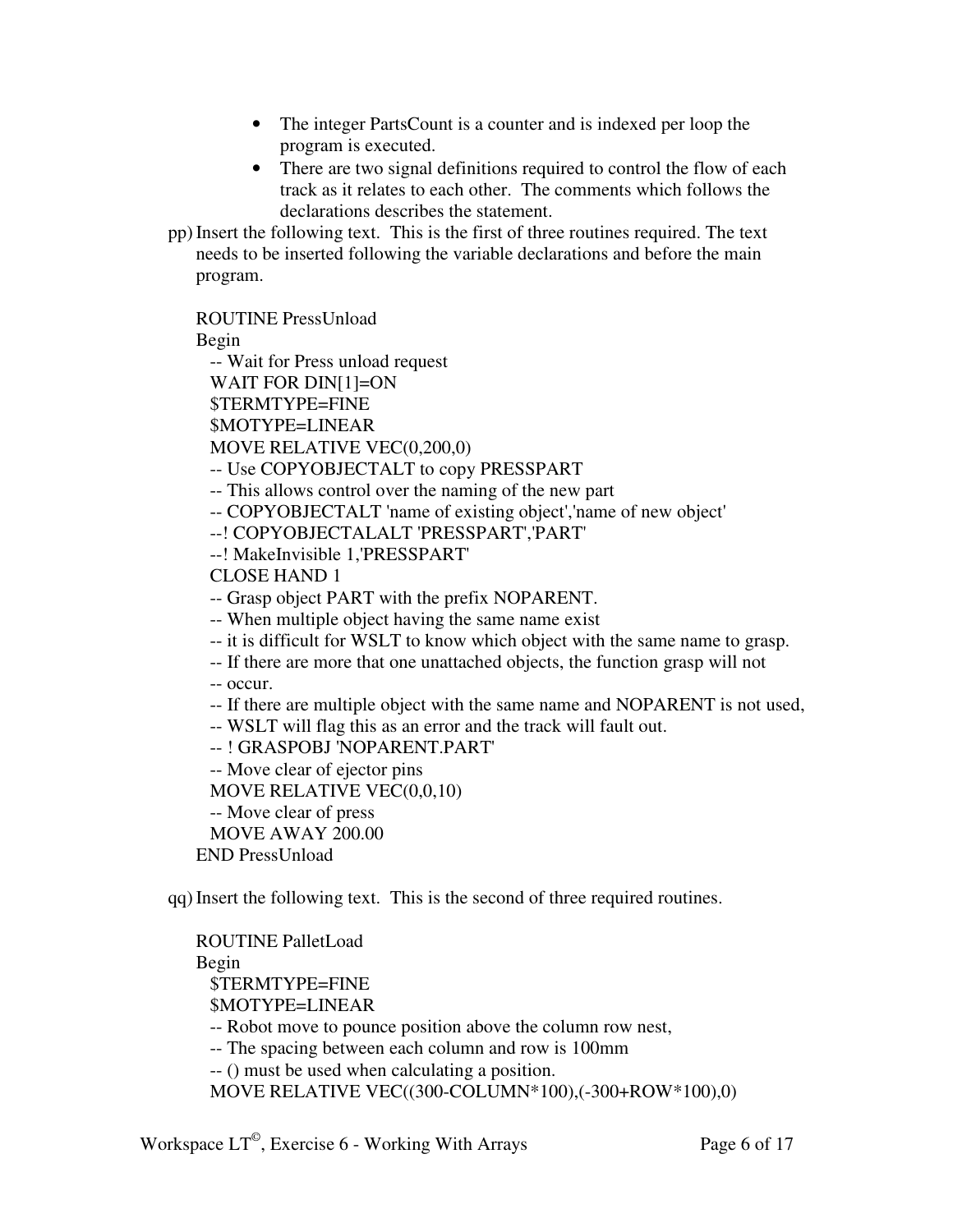-- Robot move to object PART to nest MOVE RELATIVE VEC(0,0,(-325.5+(TRAYNO\*75.5))) OPEN HAND 1 -- use ATTACHOBJALT to attach object PART to the object PALLET. -- This function allows the use of NOPARENT. -- NOPARENT. allows multiple object with the same name to be used. -- When multiple object having the same name exist -- it is difficult for WSLT to know which object with the same name to attach. -- If there are more that one unattached objects, the function used to attach the -- objects will not occur. -- If there are multiple object with the same name and NOPARENT is not used, -- WSLT will flag this as an error and the track will fault out. IF TRAYNO=1 THEN -- ! ATTACHOBJALT 'TRAY1','NOPARENT.PART' ENDIF IF TRAYNO=2 THEN -- ! ATTACHOBJALT 'TRAY2','NOPARENT.PART' ENDIF IF TRAYNO=3 THEN -- ! ATTACHOBJALT 'TRAY3','NOPARENT.PART' **ENDIF**  -- Robot move clear of nest MOVE RELATIVE VEC(0,0,75) COLUMN=COLUMN+1 IF COLUMN=4 THEN ROW=ROW+1 COLUMN=1 IF ROW=4 THEN FULLTRAY=TRUE  $ROW=1$  ENDIF ENDIF END Palletload

rr) Insert the following text. This is the third of three required routines.

ROUTINE GETEMPTYTRAY **BEGIN**  \$TERMTYPE=FINE \$MOTYPE=JOINT MOVE TO PALLETCLRGP MOVE TO TRAYSTACKCLR \$MOTYPE=LINEAR TRAYNO=TRAYNO+1 -- Move to Grasp Tray MOVE RELATIVE VEC(0,0,(-200-(25\*TRAYNO)))

Workspace  $LT^{\circ}$ , Exercise 6 - Working With Arrays Page 7 of 17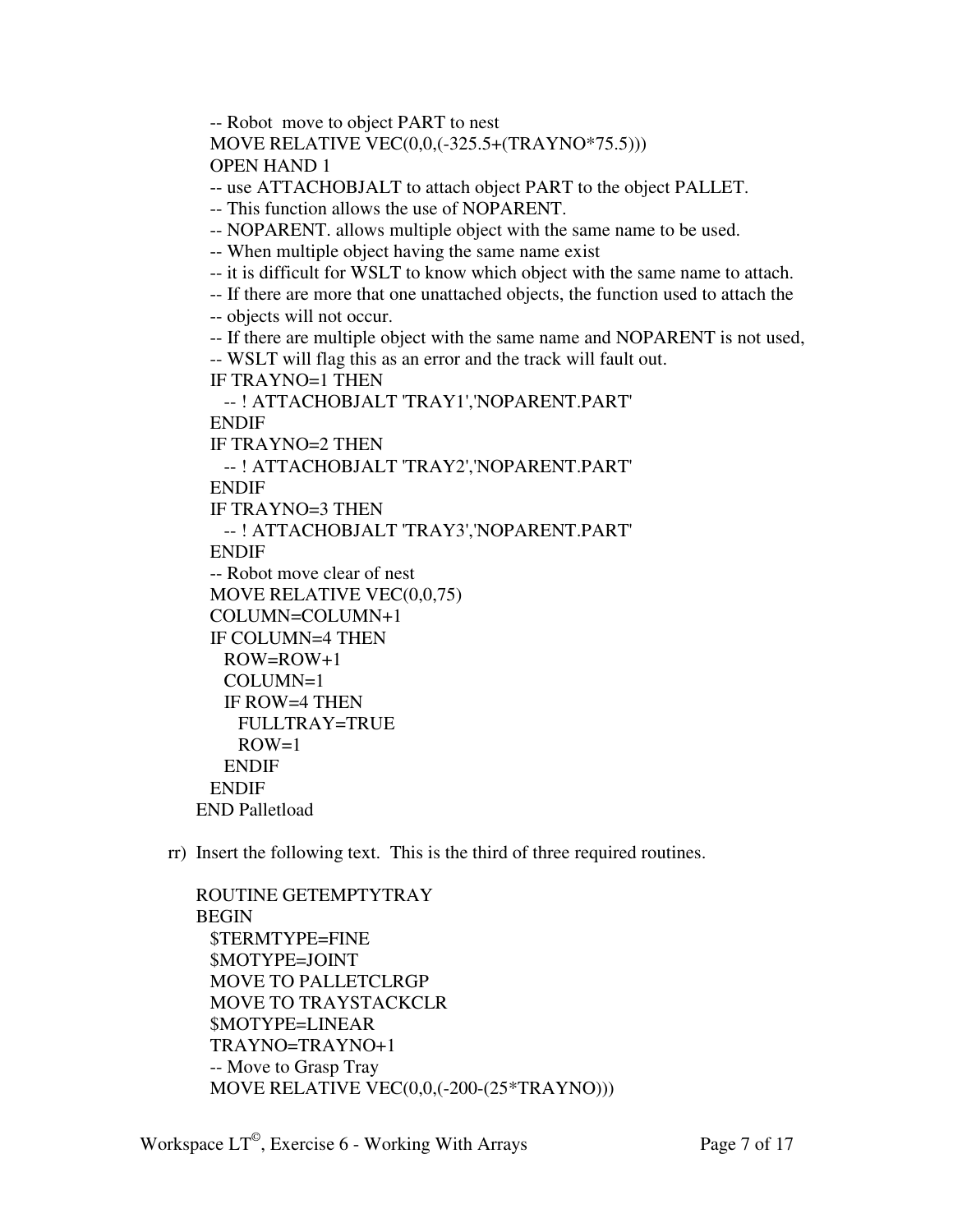CLOSE HAND 1 IF TRAYNO=1 THEN -- ! GRASPOBJ 'TRAY1' -- Move clear of tray stack -- Move to Tray release ENDIF IF TRAYNO=2 THEN -- ! GRASPOBJ 'TRAY2' ENDIF IF TRAYNO=3 THEN -- ! GRASPOBJ 'TRAY3' ENDIF -- Move clear of tray stack MOVE AWAY (200+(25.00\*TRAYNO)) -- Move to fixture tray loading MOVE RELATIVE VEC(350,0,0) -- Move to Tray release MOVE RELATIVE VEC(0,0,(-350.5+(75.5\*TRAYNO))) Release tray OPEN HAND 1 MOVE AWAY 75.00 FULLTRAY=FALSE END GETEMPTYTRAY

ss) Insert the following text. This is the main portion of the track program.

-- \*\*\*\*\*\*\*\*\*\*\*\* Main Program \*\*\*\*\*\*\*\*\*\*\*\*

### BEGIN

 \$USEMAXACCEL=TRUE %INCLUDE Robot# \$MOTYPE=JOINT \$TERMTYPE=FINE  $$UTOOL = POS(45,0,134,0,-90,0,")$  -- Set output 1 to OFF DOUT[1]=OFF -- Set parts count to 0 PARTSCOUNT=0 -- SET ROW TO 1  $ROW=1$  -- SET COLUMN TO 1 COLUMN=1 -- Set FULLTRAY to request the first tray FULLTRAY=TRUE -- Set tray number to 1

Workspace  $LT^{\circ}$ , Exercise 6 - Working With Arrays Page 8 of 17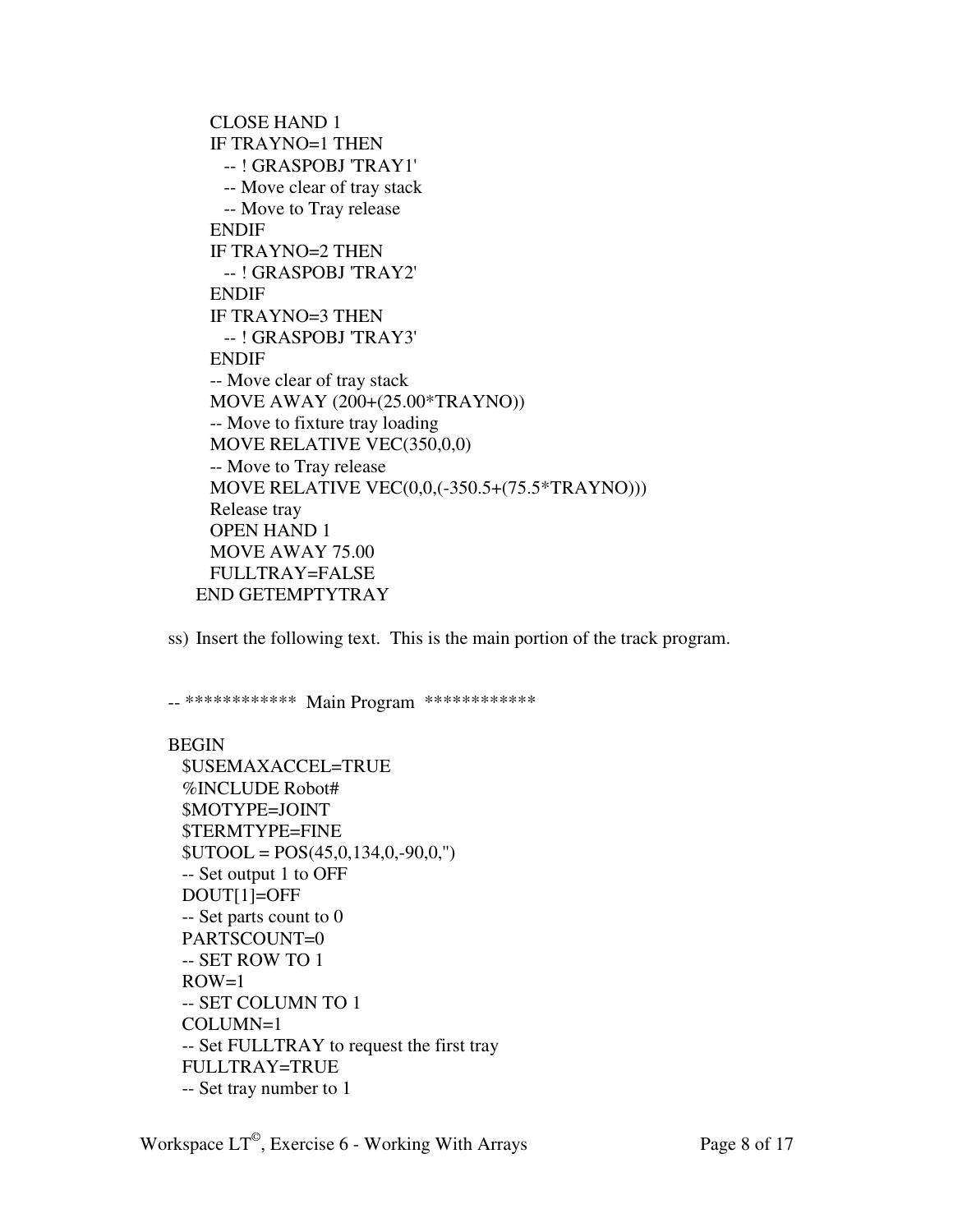TRAYNO=0 MOVE TO HOMEGP REPEAT -- Retrieve an empty tray IF FULLTRAY=TRUE THEN -- Load an empty tray GETEMPTYTRAY FULLTRAY=FALSE ENDIF \$MOTYPE=JOINT \$TERMTYPE=NODECEL MOVE TO HOMEGP \$TERMTYPE=FINE \$MOTYPE=JOINT MOVE TO PRESSCLRGP PressUnload -- Robot cleared press and part removed -- Output signal ON, Read by track Press DOUT[1]=ON -- Delay output reset for .5 secs -- to prevent the track Press from missing the signal DELAY 500 DOUT[1]=OFF \$MOTYPE=JOINT \$TERMTYPE=NODECEL MOVE TO HOMEGP -- Robot move to pallet clear position \$TERMTYPE=FINE MOVE TO PALLETCLRGP PalletLoad PARTSCOUNT=PARTSCOUNT+1 -- Rest PARTSCOUNT is not required, simulation will end -- When PARTSCOUNT=PARTSTOTAL IF FULLTRAY=FALSE THEN \$MOTYPE=JOINT \$TERMTYPE=NODECEL MOVE TO HOMEGP ENDIF IF PARTSCOUNT=PARTSTOTAL THEN \$MOTYPE=JOINT \$TERMTYPE=FINE MOVE TO HOMEGP ENDIF -- UNTIL is similar to a DO WHILE condition. UNTIL PARTSCOUNT=PARTSTOTAL END Robot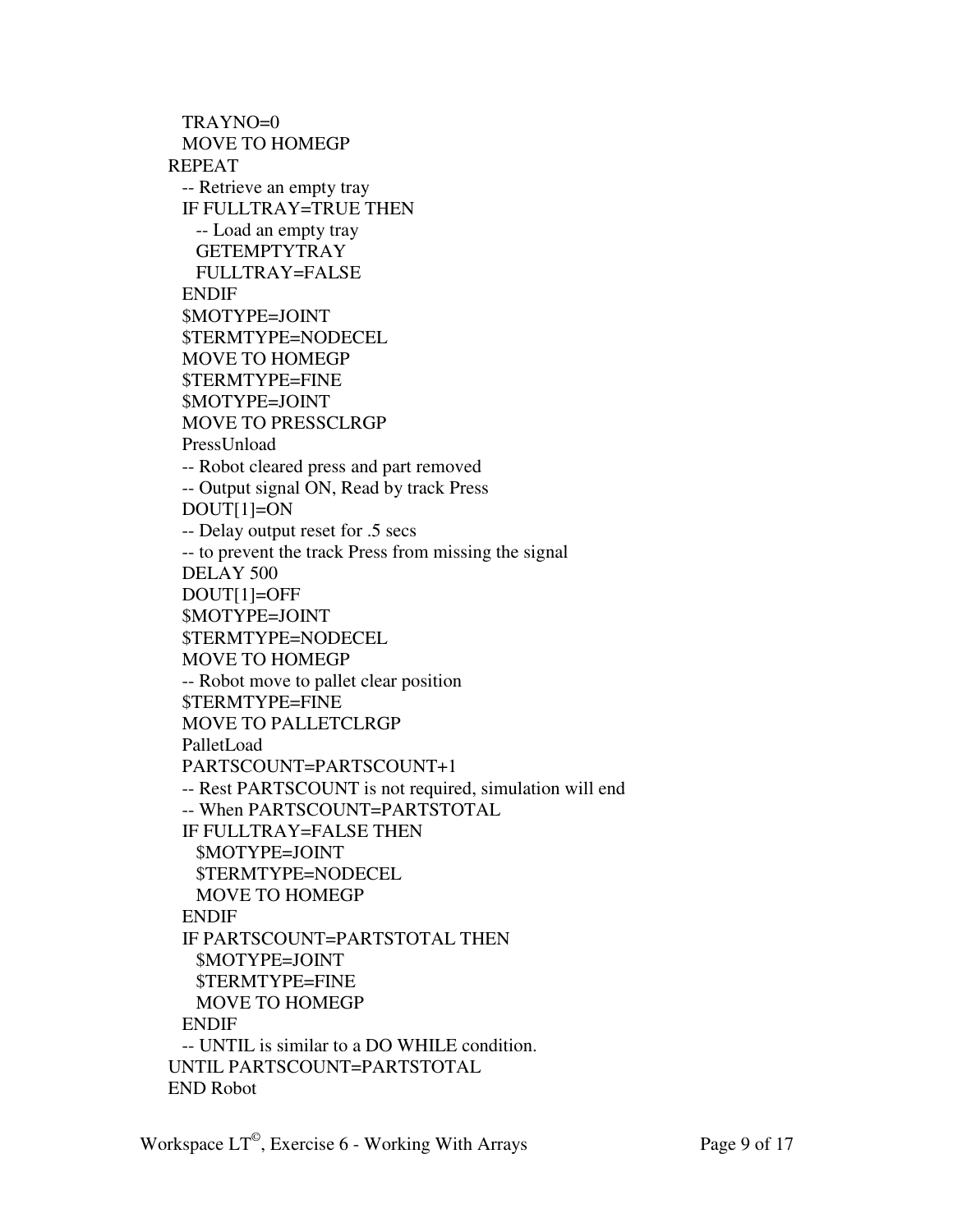tt) The program track "Robot.KL" is listed in it's entirety. Comments are listed and lines are correctly indexed.

#### PROGRAM Robot

-- Workspace LT KAREL 2 Program for ABB\_1200\_5\_90 Robot

CONST PARTSTOTAL=27

VAR

 PartsCount : INTEGER ROW : INTEGER COLUMN : INTEGER TRAYNO : INTEGER FULLTRAY: BOOLEAN

--! SIGNALDEF DOUT[1],TRACK -- Robot Clear Press --! SIGNALDEF DIN[1],Press.KL,1 -- Press Requests Part unload

ROUTINE PressUnload

Begin

-- Wait for Press unload request

WAIT FOR DIN[1]=ON

\$TERMTYPE=FINE

\$MOTYPE=LINEAR

MOVE RELATIVE VEC(0,200,0)

-- Use COPYOBJECTALT to copy PRESSPART

-- This allows control over the naming of the new part

-- COPYOBJECTALT 'name of existing object','name of new object'

--! COPYOBJECTALT 'PRESSPART','PART'

--! MakeInvisible 1,'PRESSPART'

CLOSE HAND 1

-- Grasp object PART with the prefix NOPARENT.

-- When multiple object having the same name exist

-- it is difficult for WSLT to know which object with the same name to grasp.

 -- If there are more that one unattached objects, the function grasp will not occur.

 -- If there are multiple object with the same name and NOPARENT is not used, WSLT will flag

-- this as an error and the track will fault out.

-- ! GRASPOBJ 'NOPARENT.PART'

-- Move clear of ejector pins

MOVE RELATIVE VEC(0,0,10)

-- Move clear of press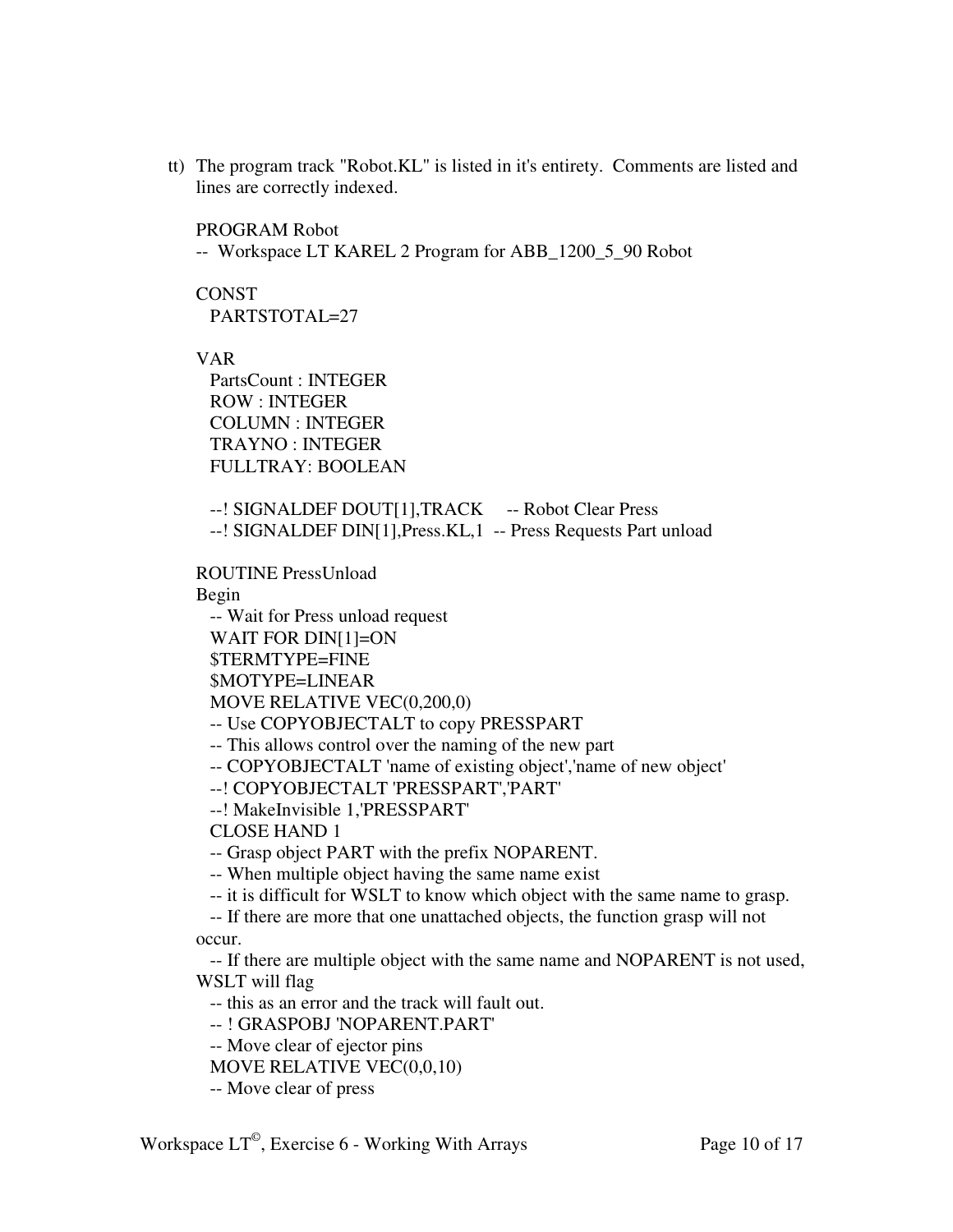MOVE AWAY 200.00 END PressUnload

ROUTINE PalletLoad

Begin

\$TERMTYPE=FINE

\$MOTYPE=LINEAR

-- Robot move to pounce position above the column row nest,

-- The spacing between each column and row is 100mm

-- () must be used when calculating a position.

MOVE RELATIVE VEC((300-COLUMN\*100),(-300+ROW\*100),0)

-- Robot move to object PART to nest

MOVE RELATIVE VEC(0,0,(-325.5+(TRAYNO\*75.5)))

OPEN HAND 1

-- use ATTACHOBJALT to attach object PART to the object PALLET.

-- This function allows the use of NOPARENT.

-- NOPARENT. allows multiple object with the same name to be used.

-- When multiple object having the same name exist

-- it is difficult for WSLT to know which object with the same name to attach.

 -- If there are more that one unattached objects, the function used to attach the objects will not occur.

 -- If there are multiple object with the same name and NOPARENT is not used, WSLT will flag

 -- this as an error and the track will fault out. IF TRAYNO=1 THEN IF TRAYNO=1 THEN

```
 -- ! ATTACHOBJALT 'TRAY1','NOPARENT.PART' 
  ENDIF 
  IF TRAYNO=2 THEN 
    -- ! ATTACHOBJALT 'TRAY2','NOPARENT.PART' 
  ENDIF 
  IF TRAYNO=3 THEN 
    -- ! ATTACHOBJALT 'TRAY3','NOPARENT.PART' 
  ENDIF 
  -- Robot move clear of nest 
  MOVE RELATIVE VEC(0,0,75) 
  COLUMN=COLUMN+1 
  IF COLUMN=4 THEN 
    ROW=ROW+1 
    COLUMN=1 
    IF ROW=4 THEN 
     FULLTRAY=TRUE 
    ROW=1 ENDIF 
  ENDIF 
END Palletload
```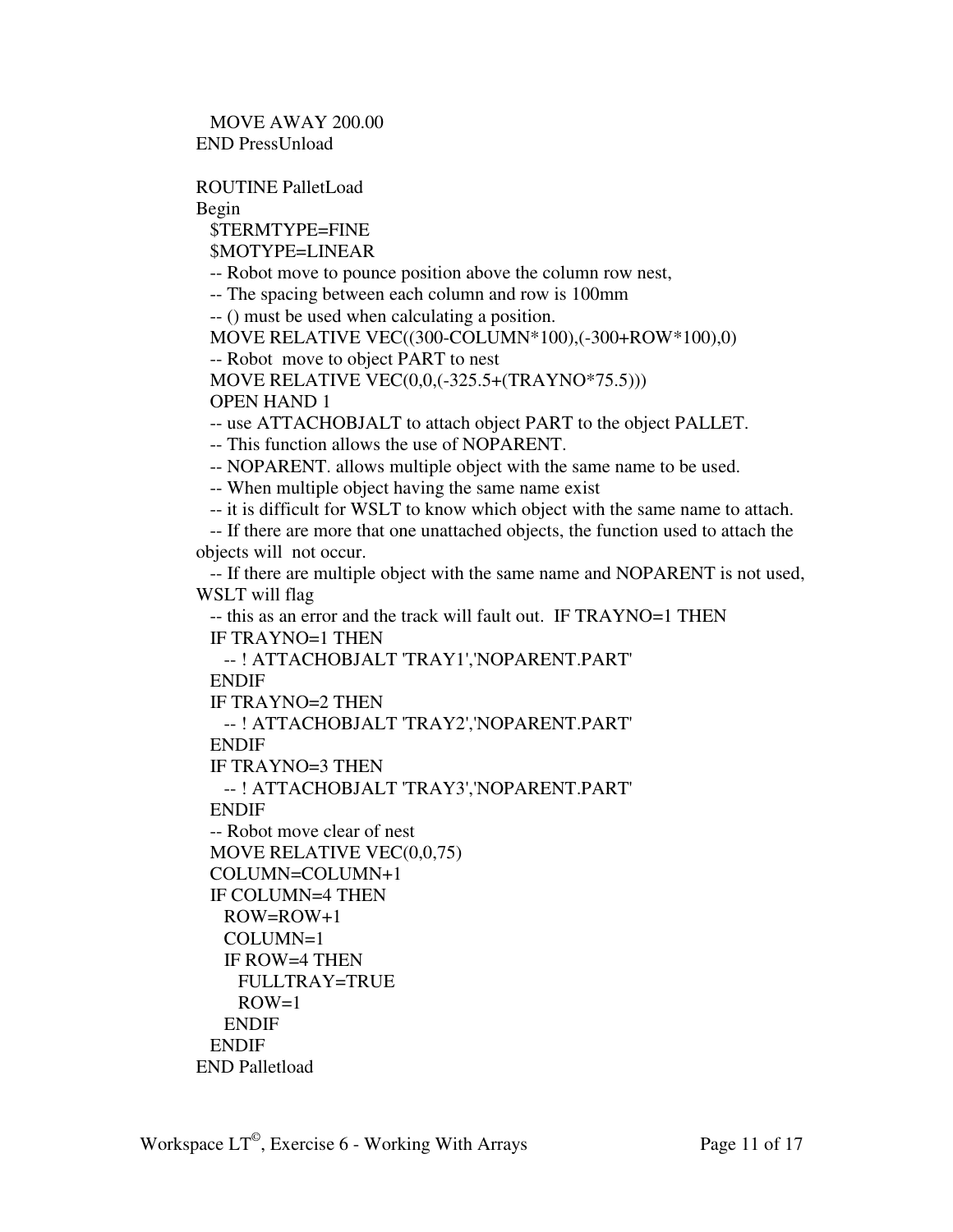ROUTINE GETEMPTYTRAY **BEGIN**  \$TERMTYPE=FINE \$MOTYPE=JOINT MOVE TO PALLETCLRGP MOVE TO TRAYSTACKCLR \$MOTYPE=LINEAR TRAYNO=TRAYNO+1 -- Move to Grasp Tray MOVE RELATIVE VEC(0,0,(-200-(25\*TRAYNO))) CLOSE HAND 1 IF TRAYNO=1 THEN -- ! GRASPOBJ 'TRAY1' -- Move clear of tray stack -- Move to Tray release ENDIF IF TRAYNO=2 THEN -- ! GRASPOBJ 'TRAY2' ENDIF IF TRAYNO=3 THEN -- ! GRASPOBJ 'TRAY3' ENDIF -- Move clear of tray stack MOVE AWAY (200+(25.00\*TRAYNO)) -- Move to fixture tray loading MOVE RELATIVE VEC(350,0,0) -- Move to Tray release MOVE RELATIVE VEC(0,0,(-350.5+(75.5\*TRAYNO))) Release tray OPEN HAND 1 MOVE AWAY 75.00 FULLTRAY=FALSE END GETEMPTYTRAY

-- \*\*\*\*\*\*\*\*\*\*\*\* Main Program \*\*\*\*\*\*\*\*\*\*\*\*

#### BEGIN

 \$USEMAXACCEL=TRUE %INCLUDE Robot# \$MOTYPE=JOINT \$TERMTYPE=FINE  $$UTOOL = POS(45,0,134,0,-90,0,")$  -- Set output 1 to OFF DOUT[1]=OFF -- Set parts count to 0

Workspace  $LT^{\circ}$ , Exercise 6 - Working With Arrays Page 12 of 17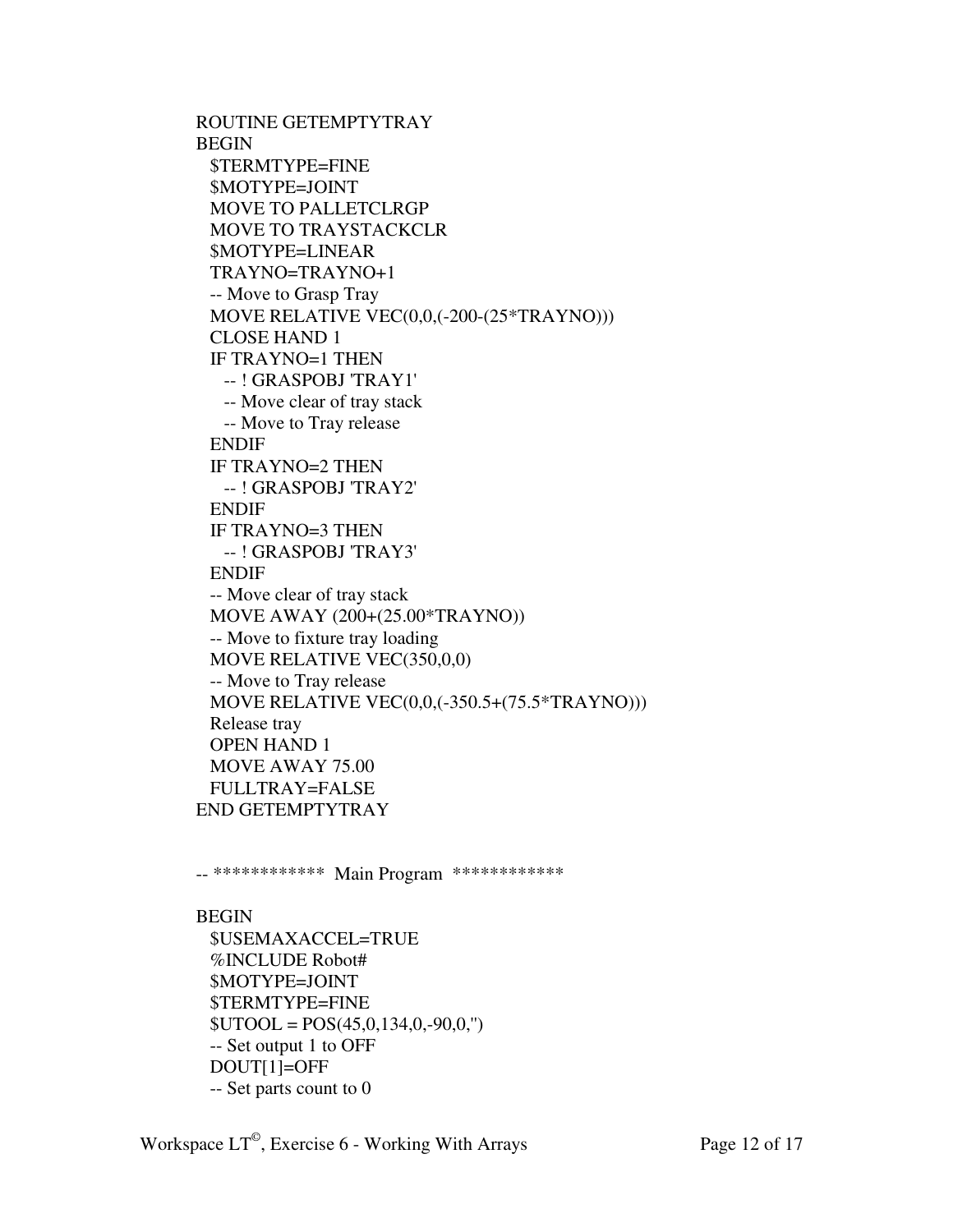```
 PARTSCOUNT=0 
  -- SET ROW TO 1 
 ROW=1 -- SET COLUMN TO 1 
  COLUMN=1 
  -- Set FULLTRAY to request the first tray 
  FULLTRAY=TRUE 
  -- Set tray number to 1 
  TRAYNO=0 
  MOVE TO HOMEGP 
REPEAT 
  -- Retrieve an empty tray 
  IF FULLTRAY=TRUE THEN 
    -- Load an empty tray 
    GETEMPTYTRAY 
    FULLTRAY=FALSE 
  ENDIF 
  $MOTYPE=JOINT 
  $TERMTYPE=NODECEL 
  MOVE TO HOMEGP 
  $TERMTYPE=FINE 
  $MOTYPE=JOINT 
  MOVE TO PRESSCLRGP 
  PressUnload 
  -- Robot cleared press and part removed 
  -- Output signal ON, Read by track Press 
  DOUT[1]=ON 
  -- Delay output reset for .5 secs 
  -- to prevent the track Press from missing the signal 
  DELAY 500 
  DOUT[1]=OFF 
  $MOTYPE=JOINT 
  $TERMTYPE=NODECEL 
  MOVE TO HOMEGP 
  -- Robot move to pallet clear position 
  $TERMTYPE=FINE 
  MOVE TO PALLETCLRGP 
  PalletLoad 
  PARTSCOUNT=PARTSCOUNT+1 
  -- Rest PARTSCOUNT is not required, simulation will end 
  -- When PARTSCOUNT=PARTSTOTAL 
  IF FULLTRAY=FALSE THEN 
    $MOTYPE=JOINT 
    $TERMTYPE=NODECEL 
    MOVE TO HOMEGP 
  ENDIF
```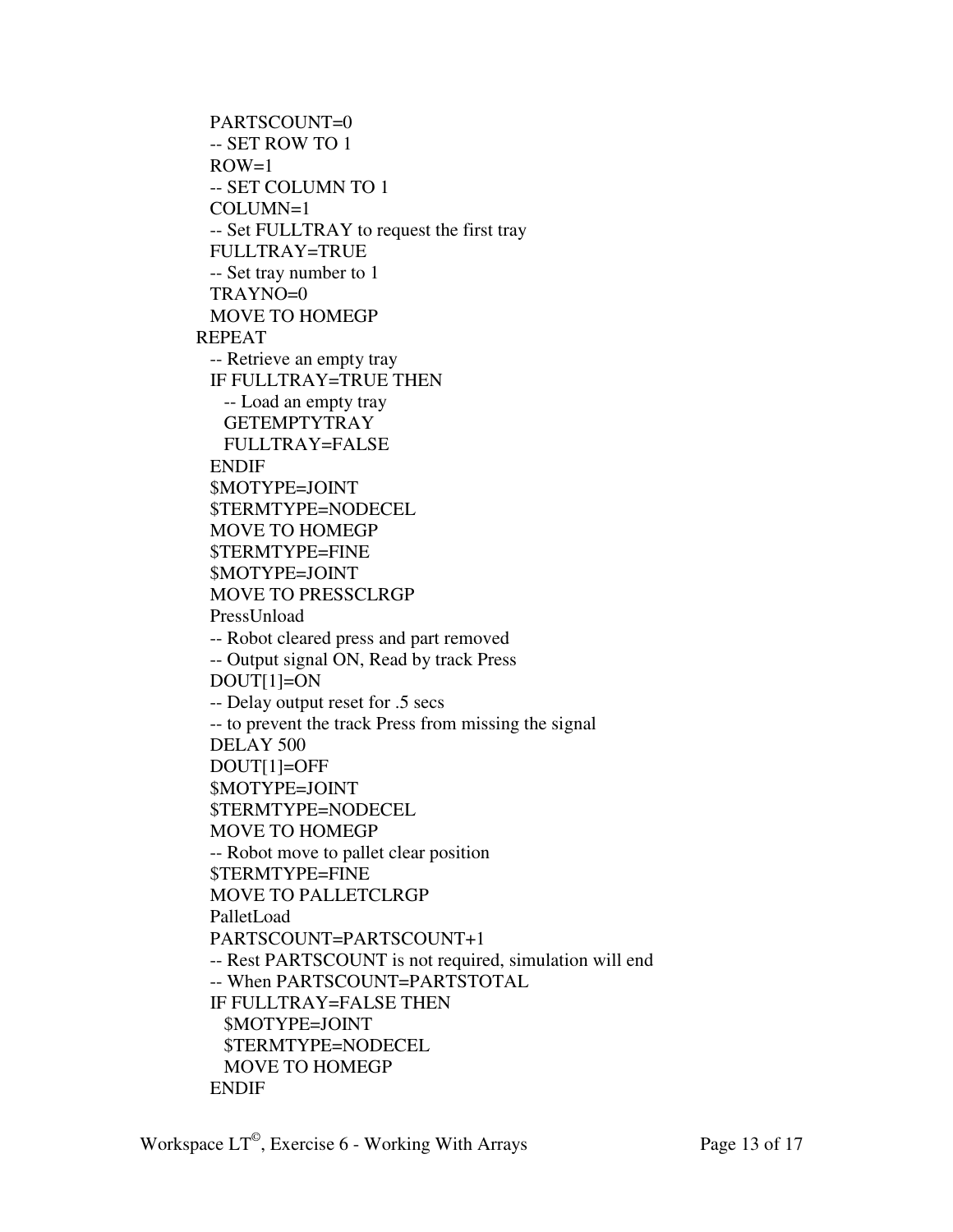```
 IF PARTSCOUNT=PARTSTOTAL THEN 
    $MOTYPE=JOINT 
   $TERMTYPE=FINE 
    MOVE TO HOMEGP 
  ENDIF 
  -- UNTIL is similar to a DO WHILE condition. 
UNTIL PARTSCOUNT=PARTSTOTAL 
END Robot
```


*Fixture 1 with Two Dimensional Matrix* 

uu) Save the project model  $\blacksquare$ .

- 2) Procedure: Create the Press track.
	- a) Add a track for robot  $\blacksquare$  MACHINEMOLD Enter the Track Name "Press" and select the Language "KAREL 2". Using the mouse  $\sqrt[k]{\text{select}}$  when completed.
	- b) Using the mouse  $\sqrt[{\mathbb Q}]{\ }$ , Set as Active Mechanism
	- c) Open the pendent for  $\mathbf{X}$  **MACHINEMOLD**.
	- d) Using the mouse  $\sqrt[k]{ }$ , set the track program  $\frac{1}{k}$  Press. KL  $\sqrt{\ }$  Active
	- e) Using the mouse  $\sqrt[k]{ }$ , open the text editor to view teach points. View TPs Mechanisms do not use GP's.

f) Enter the following text to record necessary teach points of the press.  $PRESS_UP[1] = 0$ -- END PRESS\_UP  $PRESS_DWN[1] = -88.9$ -- END PRESS\_DWN  $PINS_DWN[2] = 0$ -- END PINS\_DWN

Workspace  $LT^{\circ}$ , Exercise 6 - Working With Arrays Page 14 of 17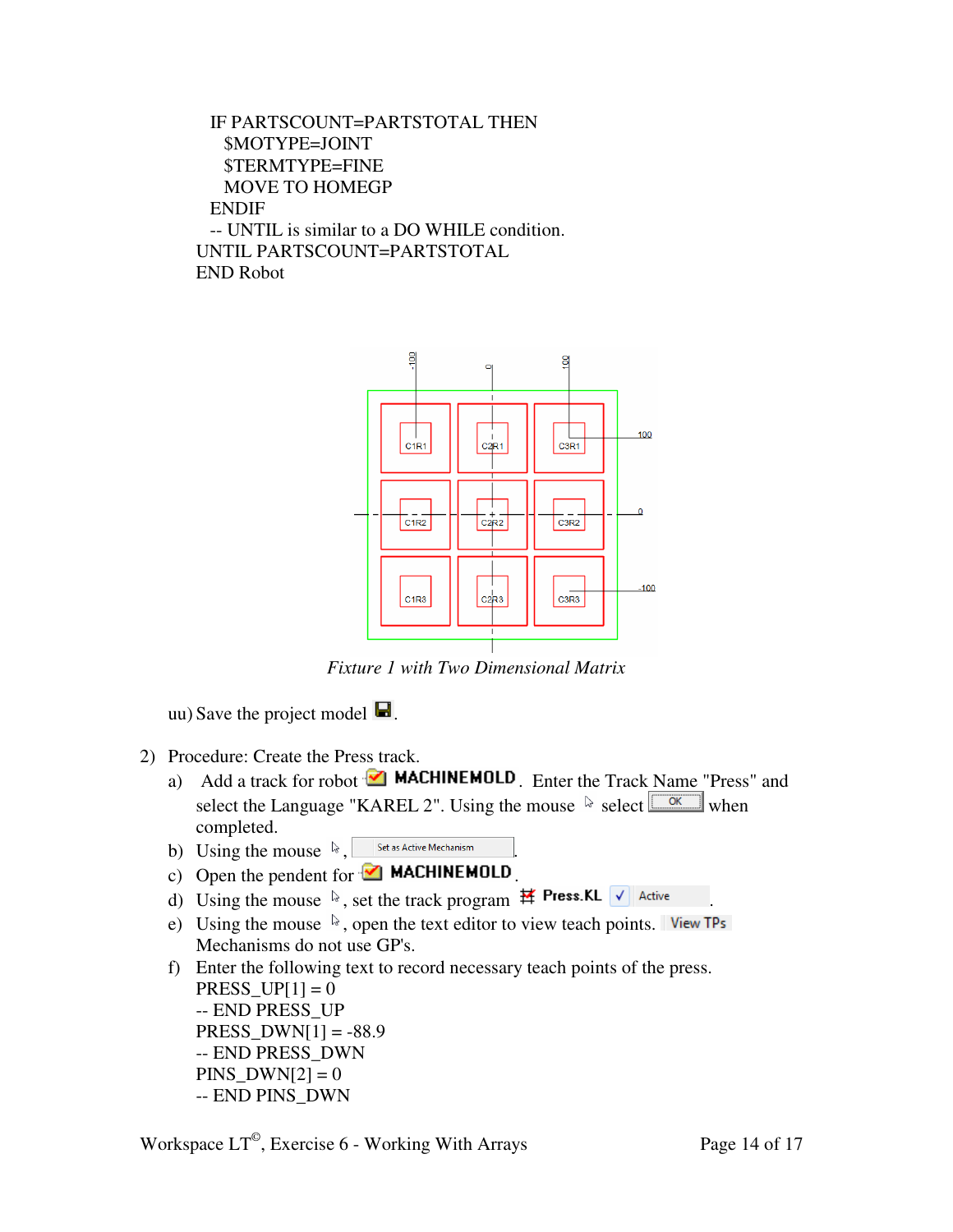PINS  $UP[2] = 15$ -- END PINS UP

- g) Close editor once all teach points have been entered into the editor.
- h) Save the project model  $\blacksquare$ .
- i) Open the text editor to view the program track Press.KL. Using the mouse  $\mathbb{R}$ , select the "Press.KL" twice in rapid successions to open the Press.KL track in the program editor.
- j) Insert the following text to declare needed variables. The text needs to be inserted between the program description comment and the beginning of the main program. Use the recorded text to aid in editing the track.

CONST PartsTotal=27

VAR PartsCount : INTEGER

 PRESS\_UP : AUXPOS PRESS\_DWN : AUXPOS PINS\_UP : AUXPOS PINS\_DWN : AUXPOS

 --! SIGNALDEF DOUT[1],TRACK -- request robot unload part --! SIGNALDEF DIN[1],Robot.KL,1 -- Robot clear press

- The constant PartsTotal will control the total number of times the track Press.KL will loop. In this simulation the track will loop 9 times.
- The integer PartsCount is a counter and is indexed per loop the program is executed.
- There are 4 teach points, each declared as an "AUXPOS".
- There are two signal definitions required to control the flow of each track as it relates to each other. The comments which follows the declarations describes the statement.
- k) Insert the following text. This is the main portion of the track program. there are no routines needed for this track program.

**BEGIN**  \$USEMAXACCEL=TRUE %INCLUDE Press# -- Set motion type to joint \$MOTYPE=JOINT -- number of parts produced PartsCount=0 -- Set all outputs to off DOUT[1]=OFF -- Set parts counter to 0

Workspace  $LT^{\circ}$ , Exercise 6 - Working With Arrays Page 15 of 17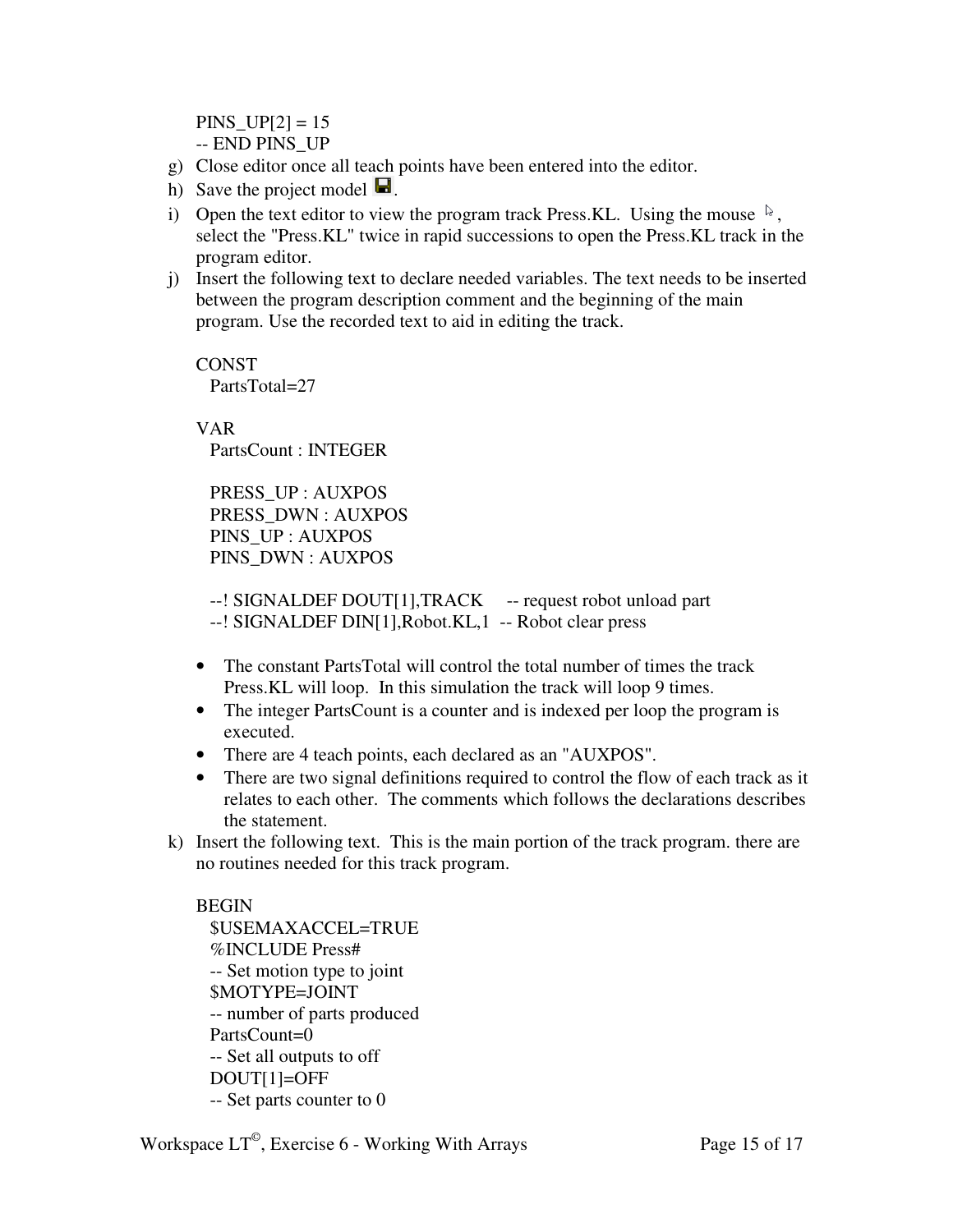PartsCount=0 --! MakeInvisible 1,'PRESSPART'

REPEAT

 -- Press to bottom stroke MOVE AUX TO PRESS\_DWN -- Create new part in mold Delay 5000 --! MakeVisible 1,'PRESSPART' -- Press raises to top stroke MOVE AUX TO PRESS\_UP -- raise the ejector pins to strip part from mold cavity MOVE AUX TO PINS\_UP -- Request robot unload  $DOUT[1]=on$  -- Wait for robot to unload part and clear of press WAIT FOR DIN[1]=ON DOUT[1]=OFF -- Once part is removed lower ejector pins MOVE AUX TO PINS\_DWN -- Increment parts count PartsCount=PartsCount+1 UNTIL PartsCount=PartsTotal END Press

- 1) Save the project model  $\blacksquare$ .
- m) Verify both program tacks Robot.KL and Press.KL are active ( $\blacksquare$  LR MATE 200iD,  $#$  Press.KL).
- n) Using the mouse  $\&$  select  $\triangleright$  (Play simulation) and observe the simulation.
- o) After the simulation is finished the project must be reloaded to reset before editing or playing the simulation again. Using the mouse  $\sqrt[5]{\ }$  select  $\overline{C}$  found on the left side of the tool bar. The reloading of the model may require a confirmation be confirmed  $\frac{v_{\text{es}}}{\sqrt{v_{\text{es}}}}$
- 3) Procedure: Create an AVI
	- a) Using the mouse  $\&$  select  $\boxed{\text{Simulate}}$  found on the tool bar. This will open a drop down menu.
	- b) from the drop down menu, using the mouse  $\sqrt[k]{ }$  select Run Simulation and Create Animation
	- c) The "Rename" dialogue box will appear, using the mouse  $\frac{1}{x}$  select  $\frac{Q_{\text{pen}}}{Q_{\text{pen}}}$  to accept the default values. The "Video Compression" menu box will open.
	- d) Using the mouse  $\sqrt[k]{ }$  change the "Compressor" field to  $\sqrt{\frac{\text{Microsoft Video 1}}{ } }$
	- e) Using the mouse  $\sqrt[k]{\phantom{a}}$  select  $\sqrt{\frac{6K}{\cosh}}$  to begin the process of replaying the simulation and creating an AVI.